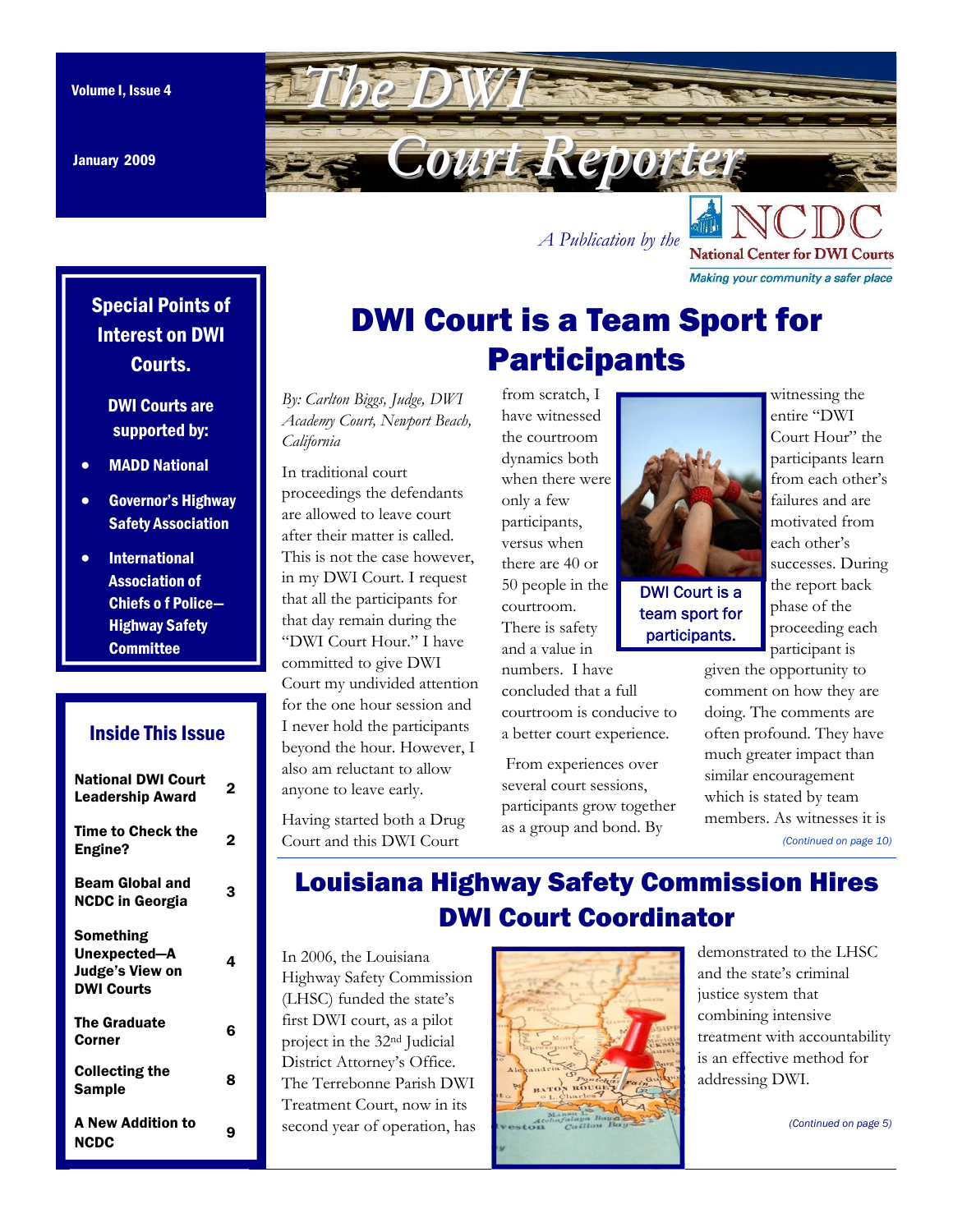## National DWI Court Leadership Award

<span id="page-1-0"></span>The National Center for DWI Courts (NCDC) is pleased to announce that it is taking applications for the annual "National DWI Court Leadership Award." It will be used to shine a



spotlight of commendation on an individual and/ or organization that through their tireless efforts have saved countless lives and made communities a safer place. The nominee must meet the eligibility requirements listed below. The qualifications of the nominee must be outlined in three (3) letters of nomination from three (3) different DWI court professionals.

#### **Eligibility requirements and guidelines**

The nomination must meet the following three criteria to be considered:

- The person and/or organization contributed to the advancement of the nation's DWI Court effort, and demonstrated significant personal leadership and exemplary performance through both specific results and public recognition at the local, regional, state, or national level; and,
- The person and/ or organization must be named in a letter of nomination from three separate DWI Court practitioners, articulating how the nominee meets the foregoing criteria; and,

• Nominating individuals must be members of NADCP.

These three individuals should be well acquainted with the person being nominated for the award. They should be able to articulate in writing why the nominee should receive the award. They should also be ready to discuss their nominee with the director of the National Center for DWI Courts.

#### **Important Dates**

Nominations should be submitted to the Director of the National Center for DWI Courts no later then April 1, 2009. The winner will be announced during the NADCP 15th Annual Training Conference in June 2009, in Anaheim, California.

Most all of us drive a car or some other motor vehicle. And there probably isn't an person in this country that hasn't seen the "Check Engine" light come on while driving down the road. It doesn't necessarily mean that the engine is going to suddenly stop working, it means that there may be something wrong, and it should be examined. If we want the engine to continue working at its best, we take it in to the mechanic and have an analysis done.

It is no different with DWI Courts. DWI Courts start up, brand new, with the excitement of owning a new car. But over time, the engine needs to be checked. Is the court working at full capacity? Does the target population need to be adjusted? Are all the team

## Time to Check the Engine?

members actively participating? Do they all know their roles? Is there a new team member participating? Have the sanctions and incentives been examined for their effectiveness? What is the case management and how is it working? These and other questions need to be asked on occasion. And then, who is going to



Is it time to look under the engine?

answer these questions? At times, it is useful to have someone from the outside examine the process.

The National Center for DWI Courts will do "technical assistance" for DWI Courts. With grant funding from NHTSA, the Center can bring in an expert in the DWI Court field to work with a team and ensure that all cylinders are running properly. If you would like to look into this further, have questions about the procedure, or you want the Technical Assistance Form to request a possible site visit, contact Cliff Jacobs, the DWI Court Training Coordinator for the National Center for DWI Courts. He can be reached at (703) 575-9400 ext. 34, or cjacobs@nadcp.org.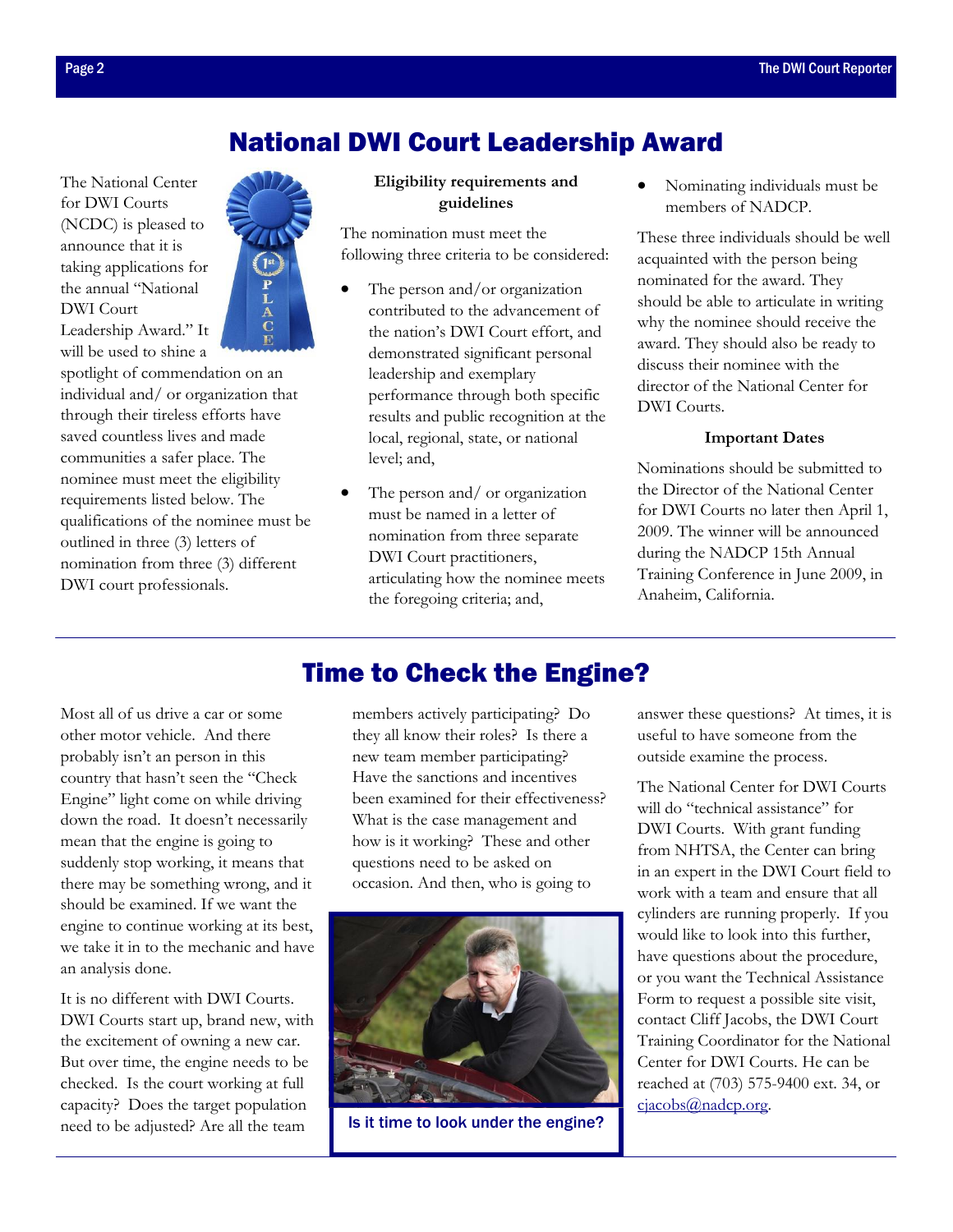# <span id="page-2-0"></span>Beam Global and the National Center for DWI Courts Celebrate the Success of Georgia DWI Courts

October 24th, Beam Global Spirits & Wine, Inc. and the National Center for DWI Courts (NCDC) joined forces to raise awareness about the effectiveness of DWI Courts in Georgia. With more than 17,000 alcohol-related traffic fatalities in the United States every year, Beam Global and NCDC have partnered together since 2007 to bring national attention to the effectiveness of DWI Courts in addressing high-risk impaired driving.

DWI Court judges, prosecutors and law enforcement officials

assembled at the state capitol building to highlight the success of DWI Courts and their valuable contribution to the State of Georgia.

"DWI Courts are saving lives," stated the Honorable Kent Lawrence, State Court of Athens-Clarke County, Athens, Georgia. "Georgia DWI Courts have proven that blending long-term treatment with the accountability, immediacy and certainty of court response is more effective than punishment alone. These courts truly promise better long-term outcomes and their success has changed the mindset of criminal justice professionals. Georgia is a powerful example of how effective these courts can be."

NASCAR® driver and team owner, Robby Gordon, joined Beam Global in thanking Georgia judges, law enforcement, and legislators for their support and to acknowledge the life-saving efforts of DWI Courts.

"I am truly impressed with how successful DWI Courts have been in reducing drunk driving," commented Robby Gordon who was in Atlanta for the NASCAR Pep Boys Auto 500. "I would like to offer my appreciation to Beam Global

for supporting the National Center for DWI Courts and for including me in their efforts to help raise awareness for this life-saving program. "I am truly impressed with how successful DWI Courts drunk driving," NASCAR Driver and Team Owner

I congratulate Georgia judges, law enforcement, and legislators for their efforts throughout

the state and encourage other states to follow Georgia's lead."

David Wallace, the Director of the NCDC acknowledged that partners like Beam Global Wine & Spirits, Inc. are



have been in reducing

Robby Gordon

NASCAR driver Robby Gordon supporting DWI Courts

vital to the growth of DWI Courts. "We have been fortunate to partner with some very dedicated people who are interested in making our roads safer," he said. "We now have 445 DWI Courts



The Honorable Kent Lawrence speaks about DWI Courts in Georgia.

across the country changing the behavior of hardcore impaired drivers, but statistics show an immediate need for further growth. Through events like this we will continue to raise awareness for DWI Courts nationwide with a goal of making them available to the drivers who need

them most."

High-risk drunk drivers (drivers with a high blood alcohol concentration of .15 and above and/or a prior DWI charge) are responsible for 58 percent of alcoholrelated traffic fatalities and are 380 times more likely to be involved in a crash. Statistics demonstrate that conviction without treatment is not effective in addressing high-risk drunk driving. Fortunately, DWI Courts like those in Georgia are highly successful in ensuring that these drivers never get behind the wheel of a vehicle impaired again, as illustrated by the event's most stirring moment.

The final speaker was David, a graduate of DWI Court, who shared his story of restoration. "I entered a DWI Court after my second DWI offense. I was in a desperate place and needed help," he said. "It was through the DWI Court that I was able to get the help I needed. It was not easy work, but the nearly two years I was enrolled were vital to my survival…I am forever grateful for the help the court provided me to help get my life back.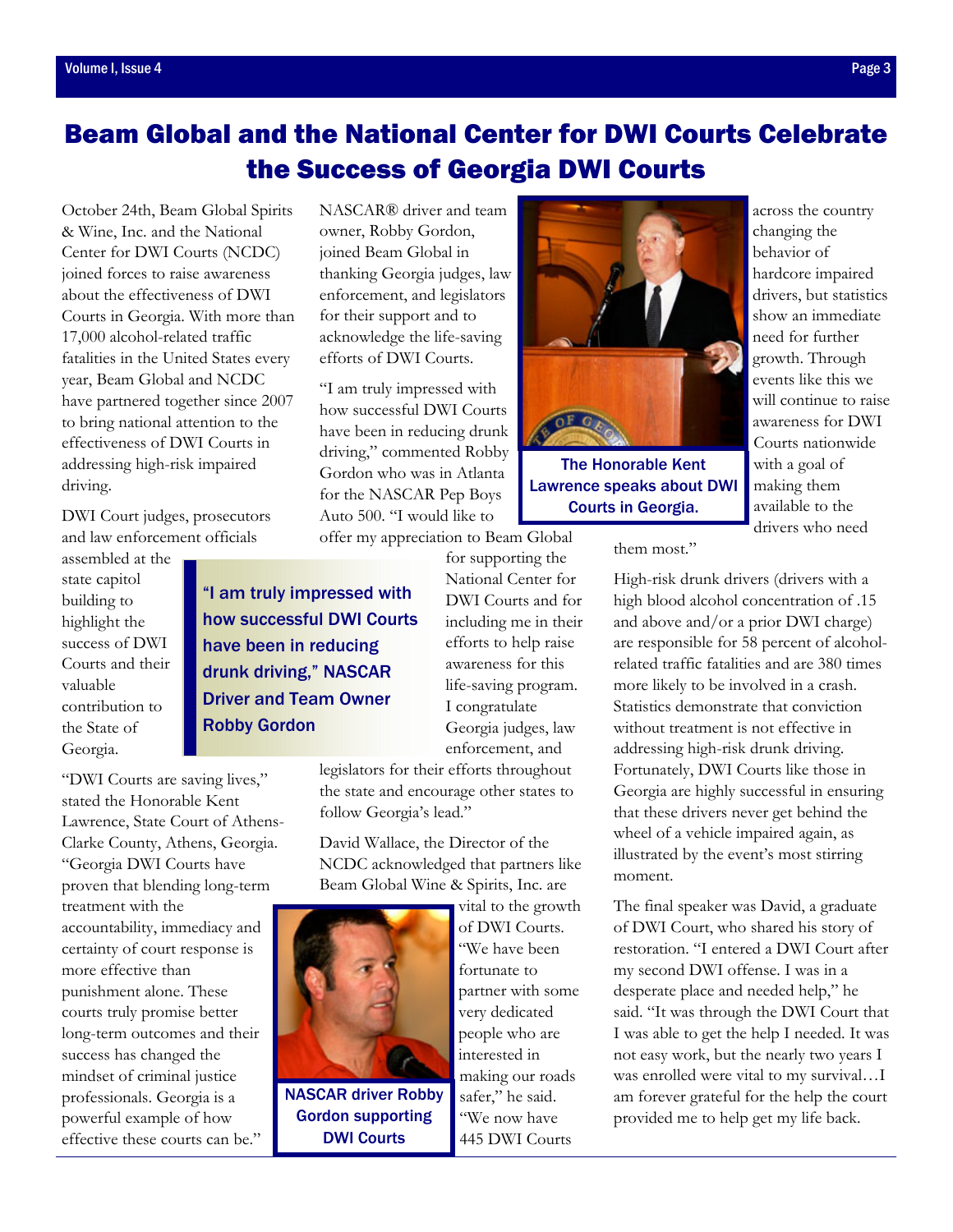shown an impressive dedication to their jobs. They take calls from

### <span id="page-3-0"></span>Something Unexpected—How DWI Court Changed A Judge

*By: Brian MacKenzie, Judge* 

As a judge with a significant drunk driving docket I have seen people at their worst. They came to court charged with getting drunk and then risking other people's lives by driving. Many, perhaps most, had no wish to be held accountable for their actions. Even when pleading guilty they sometimes made it obvious that the plea was only the better of bad options. During sentencing they attempted to justify their actions, minimizing their culpability. Many who received a probationary sentence failed in performing the most basic of their obligations. They violated the prescribed terms and conditions of the Court's Order and still minimized their behavior. My response, as a judge, to this cycle of failure was the liberal use

> As a result, I go home at night feeling like I have accomplished

something real.

of jail. Even as I imposed significant jail time to increasing number of defendants I knew that it was futile. Many of the defendants would resume drinking

immediately upon release. On a personal level I questioned both my effectiveness and that of the judicial system.

In the summer of 1999 at a judicial retreat I attended a presentation about drug courts by Judge William Schma. I had read about drug courts, but had concluded that the target population was drug addicted felons and not the defendants that I sentenced. After listening for about an hour I learned that I had been completely and utterly wrong. The target population was any defendant whose criminal activity was driven by addiction. Drunk drivers, of whom I had many, were my target population . As I listened to judge

Brian MacKenzie, Judge

Schma, I began a journey of personal and professional change that has lasted from the fall of 1999 to the present day.

This change started with the sense, yet to be proven, that the drug court model

worked and would work for drunk drivers. Our DWI Court (known in Michigan as a Sobriety Court) targets only high risk drunk drivers, those who have had at least one prior drunk driving conviction or who have a blood alcohol content ("BAC")

> above a .20. In other words, we sought out the group most likely to drink and drive repeatedly. The success was startling. Not only did the drug court model work for drunk drivers, it worked beyond our expectations. Only three percent of our graduates are

convicted of a new drunk driving offense. As a result, I go home at night feeling like I have accomplished something real.

This sense of accomplishment also comes from the day to day contact I

have with the people who make up our DWI Court. By that, I mean the probation supervisor and officers, prosecutors, defense attorneys and therapists who meet weekly at the DWI Court staffing session.

The DWI Court probation staff has



defendants on evenings and weekends. They work hours not asked of them, doing far more then they are asked to do. The therapists who come to the staffing sessions to support their clients or to suggest ways of helping those who are struggling without compensation, often do so on their own time. Both prosecution and defense attorneys have become so committed to the team concept at the core of the staffing session that the prosecutor sometimes advocates a lesser sanction for a defendant than the defense counsel thinks is appropriate. These team members do things they never imagined they would do because they have come to believe. They have come to believe in the possibility that these defendants in DWI Court can be helped to overcome the affects of their addiction. As a result, I have gained a new and better sense of their roles and a deeper respect for those who make up our criminal justice system.

*[\(Continued on page 5\)](#page-4-0)* 

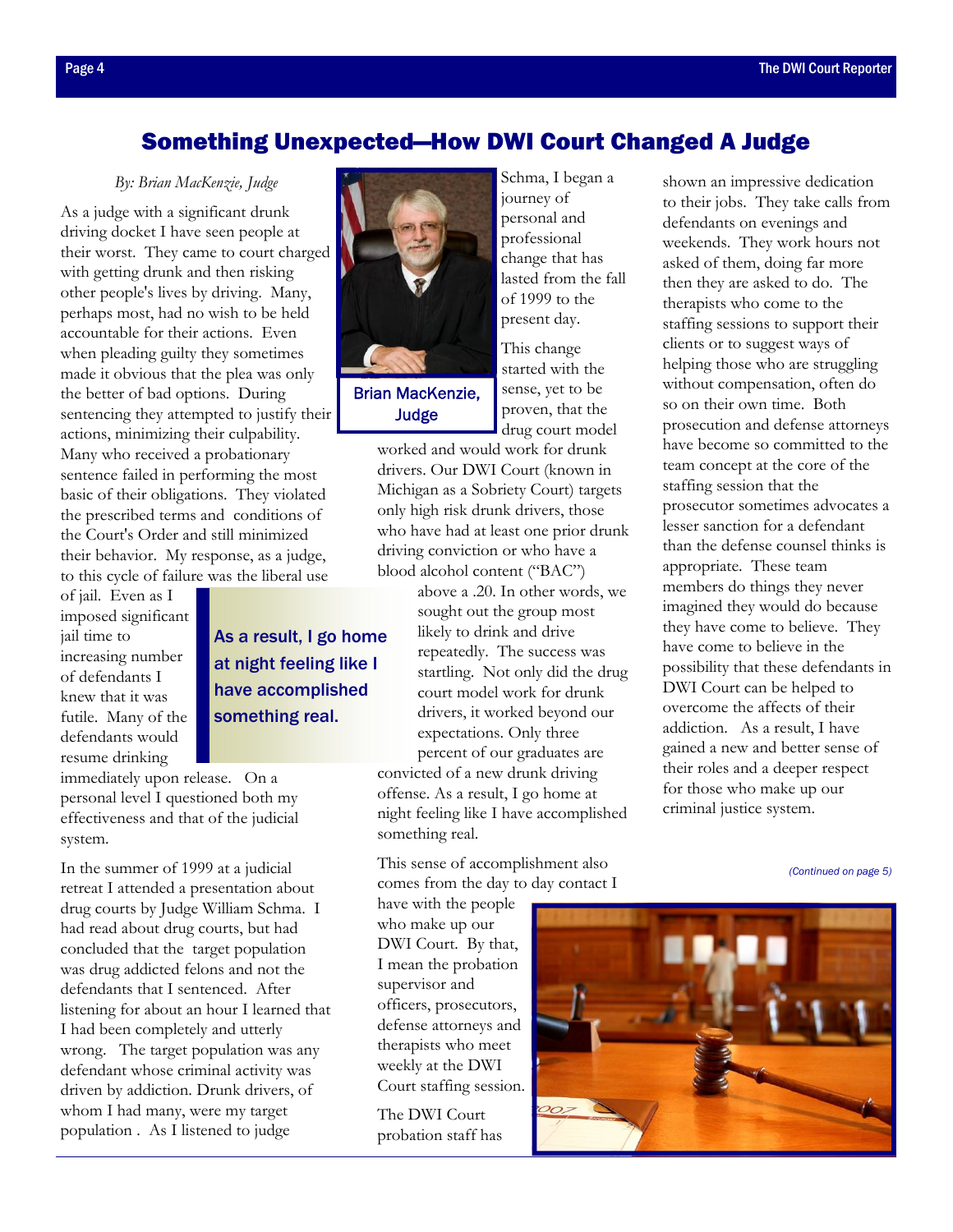## <span id="page-4-0"></span>Something Unexpected

*[\(Continued from page 4\)](#page-3-0)* 

As to the defendants, most only agreed to enter our drug court to avoid a sentence they feared more than treatment. As a DWI Court judge I see their progress, from entering DWI Court as the lesser of two evils, to embracing the program and transforming themselves. The miracle of personal change that happens every day in drug court is a healthy reminder that not every person who has committed a crime must remain a criminal. Often they are simply good people caught in the net of addiction.

As I listened to Judge Schma, I saw the possibility of a more effective way to sentence a drug addicted defendant. I did not see how it would change me. I did not see how I would be more effective as a judge. I did not see how my faith in both the criminal justice system and the people who work in that system would be enhanced. I did not see how my interaction with defendants would change. I now take pleasure in their individual victories, and I share the joy and sense of accomplishment they must feel at their graduation. Finally, I was not prepared for the final pronouncement of sentence I would make; that of respect. I look forward to my DWI Court docket and the simple gift of hope that it gives me.

*Editor's Note: Chief Judge Pro Tem Brian W. MacKenzie of the 542nd District Court, 1st Division, Oakland County, Michigan is the current judicial fellow by the National Highway Transportation Safety Administration and the American Bar Association. In 2001, Judge MacKenzie started the DWI Court for the 52-1 District Court. He is currently the President of the Michigan Association of Drug Court Professionals.*

#### First LHSC DWI Court Coordinator

"Traditionally, repeat DWI offenders were brought to justice in a criminal court system ill equipped to deal with the underlying causes of the offense substance abuse and addiction," said Lieutenant Colonel John

LeBlanc, Governor's Representative for Highway Safety. "With DWI courts, offenders are now held accountable for their actions while receiving the help that they

need to break the pattern of addiction."

Beginning October 1, 2008 burgeoning DWI courts now have a person assigned to them by the LHSC to assist them with implementation of their projects. The LHSC has demonstrated its commitment to the support and expansion of DWI courts in Louisiana by hiring a DWI Court Coordinator, former MADD State Executive Director Cathy Childers. In addition to assisting existing DWI courts, Childers has been tasked by the LHSC with developing a strategic plan for expansion of the DWI court project to additional jurisdictions.

"The possibilities this new position create are very exciting," said

*[\(Continued from page 1\)](#page-0-0)* David Wallace, Director of the National Center for DWI Courts. "DWI courts are an important tool in the fight against high-risk impaired drivers and the fact that LHSC has decided to specifically hire a DWI Court Coordinator to ensure their growth in Louisiana is fantastic. With Cathy's knowledge

Louisiana: Standing out from

the support of the LHSC, Louisiana could be the first state to have a DWI court in reach of every high-risk DWI offender, making every community a safer place to live.

on impaired driving issues, and now with

The success of the Terrebonne Parish

DWI Treatment Court has since prompted four additional courts in Louisiana to apply to LHSC for funding to establish projects in their own jurisdictions. The trend is expected to continue. The DWI Court Coordinator will assist any court in Louisiana that has a desire to reduce the carnage on Louisiana roadways, stemming from impaired driving, in implementing a program.

"This is a great example of the leadership role a state highway safety office can play in promoting and supporting DWI courts," concluded Mr. Wallace. "I hope this is followed by other states."

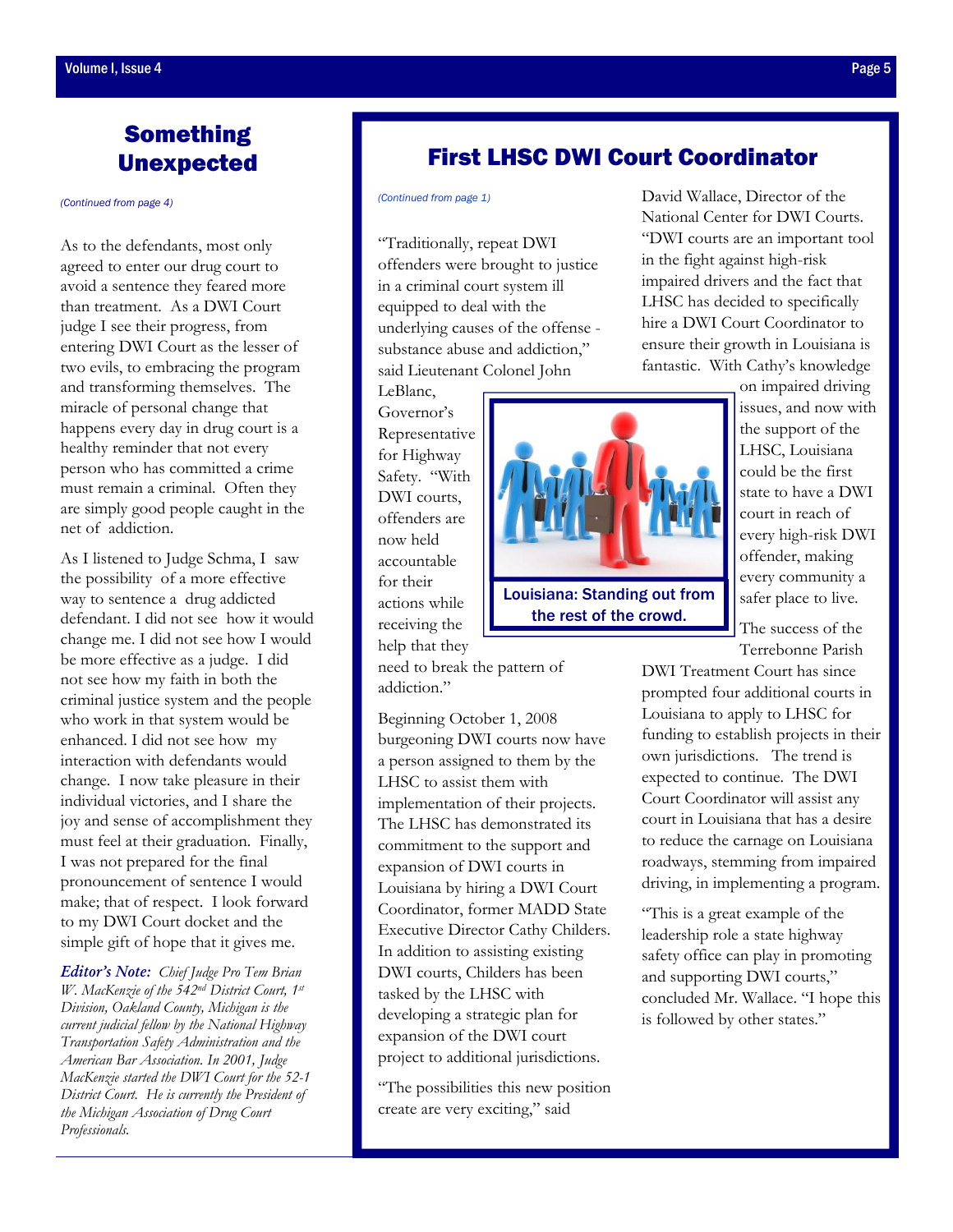<span id="page-5-0"></span>*Editor's Note: As a new feature of the DWI Court Reporter, I felt it was important for the public to hear from DWI Court Graduates on what DWI Court meant to them,. So I'm starting this column: The Graduate Corner.* 

*I recently had the opportunity to meet with one graduate in particular and hear his story. I asked him to write the following article for me. I have edited the personal information in it. DJW* 

As a resident of \_\_\_\_\_\_\_ County, I was recently (December, 2006) given the opportunity to attend the DWI Court in \_\_\_\_\_\_\_ County, as this service is not available in my county. I was extremely fortunate to have been given this chance and I am grateful to all of those involved with that decision. Judge and the entire DWI/Drug Court Team are extremely knowledgeable and enthusiastic in helping all the clients that participate in the program. It is because of people that I have met in this progressively high profile treatment program that I have been able to remain in sobriety for as long as I have. High profile in the sense of identifying repeat DWI offenders who are troubled or addicted to alcohol and getting the proper help that is needed for them and satisfying the need for justice. Not an easy balance, I'm sure.

Recently, I was invited to attend a luncheon with Judge and a dozen other members of the team. I was able to speak personally with David Wallace, Director of the National Center for DWI courts. As a recent graduated alum of DWI court, I felt very honored to be among such company. I was able to

## The Graduate Corner—Part I

share my views as a participant of this program. I believe, from this alcoholic's perspective that this program will only continue to produce amazing results so long as the drive and passion for their mission, such that the \_\_\_\_\_ County DWI Court team possesses, remains intact. Their efforts will affect more people than they can possibly fathom.

Since my acceptance into DWI Court and the beginning of my sobriety, I

I have maintained and

now fully enjoy a life without alcohol and its

consequences since

January 30, 2006.

have participated in and have accomplished many things. Not the least of which has been reuniting with my father's family. I had only a small memory of meeting one of my aunts which I was young.

My mother rarely, if ever, spoke of them. I have since learned that my father had 3 brothers and 9 sisters! I have countless cousins that I still haven't met.

March 21, 2008, my wife and I celebrated our 10<sup>th</sup> wedding anniversary. We were able to fly to \_\_\_\_\_\_\_\_ and celebrate with her parents as they celebrated their 50<sup>th</sup> on the same day. I was able to spend time with them and talk about my



sobriety of over 2 years at that point.

Early this year, I registered my own woodworking business with the state. I have built and sold several projects since my established date and I look forward to a promising future. I have a contact presently that is in a position to commission me to construct the judge's bench for a municipal court. Life does have its ironies.

> I attend Alcoholics Anonymous meetings regularly. I have a host of friends through this program of sobriety, and enjoy the companionship whether we are in a 12-step workshop or spending time elsewhere non-AA related. They have

taught me that I am worth every effort that I put forward into recovery. I have maintained and now fully enjoy a life without alcohol and its consequences since January 30, 2006.

Life is good today. I must humble myself **ALWAYS** to remember those that allowed me the opportunity to participate in a life that I could not imagine possible three years ago. And certainly the DWI Court team is no exception.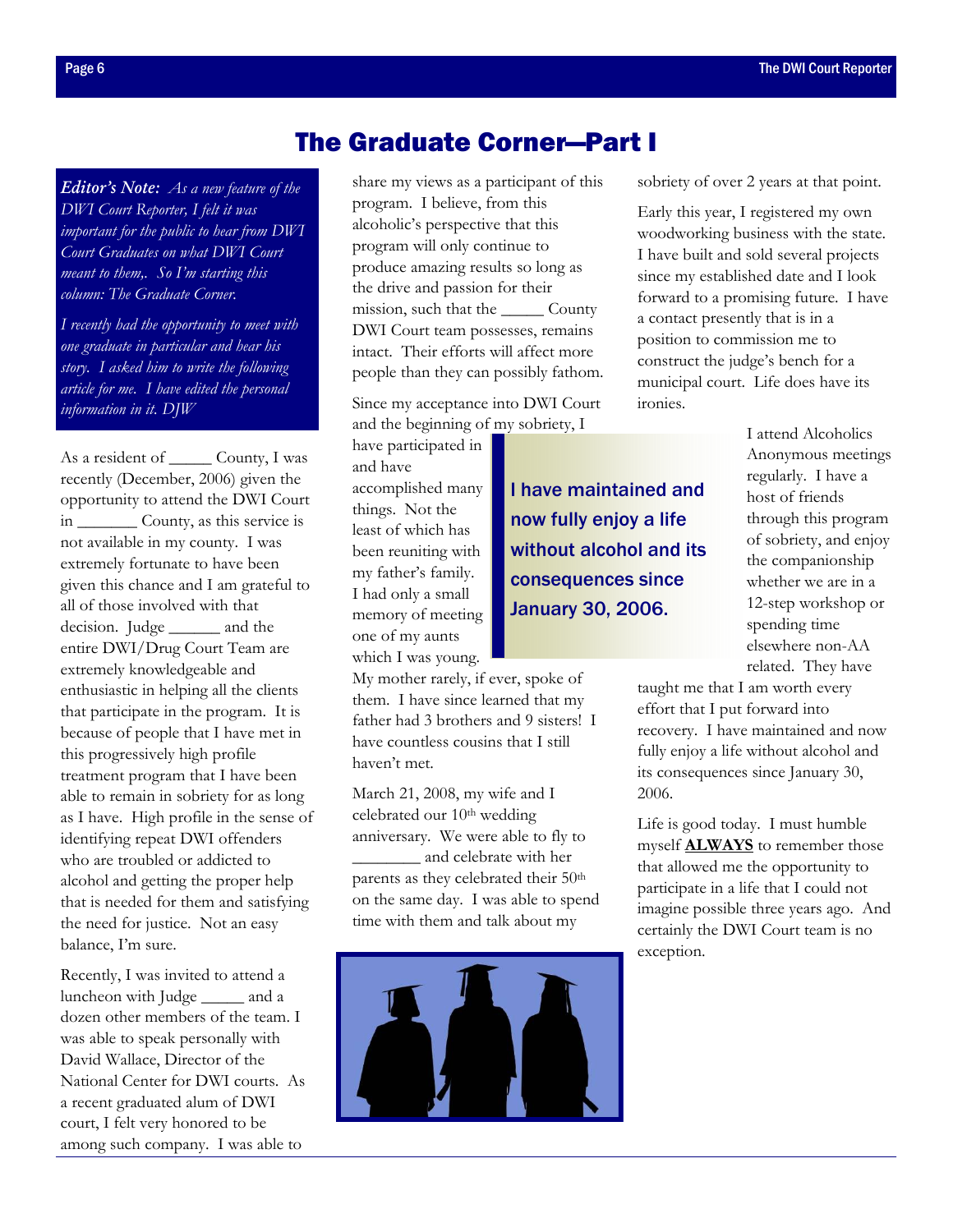*Editor's Note: This article is by a different graduate—from a DWI Court graduation I recently attended. It was an honor to be present and to listen to where the graduates had come from and where they are now. If you have the opportunity, I highly recommend that you go to a graduation and see what is possible. What you will read is what was spoken to the people in attendance. DJW* 

Graduation Speech

Gandhi once said, "Be the chance you want to see in the world." With much gratitude, I can say that because of DWI Court, I have become the change I want to see in my life. Because of this change, I feel confident I can take on the world next.

Reflecting back on my life prior to DWI Court, it's hard to believe that it was me, me that stands here today, feet firmly planted on the ground, which led such a negligent

and destructive existence.

I was a girl who was certain that she knew it all, a girl that acted before she thought, and a girl that had no regret for the repercussions of her behavior, and quite

frankly didn't care what havoc she was creating in her world. I say a girl, because I am not that girl anymore. She is a perfect stranger.

It has not been an easy road. I met the program with a great deal of resistance, resentment, and fear. It

## The Graduate Corner—Part II

was the first time in my life I was being held accountable for my actions, the first time in my life that someone wasn't going to clean up the mess I had made, the first time in my life that I was solely responsible for making right of wrong.

After a few stumbles and one or two falls, I began to notice something; I noticed that I was getting up. And not just getting up, I was dusting myself off. And I realized that for the first time in my life, that I was strong.

To those just starting out in the program, my advice to you is to embrace it for all that it is and whether you trust just yet or not, embrace it for what it will become; embrace it for who you will become. Listen to the stories of those around you; feel compassion for the person you sit next to in-group; give guidance to an uncertain newcomer; and acknowledge someone you always cross paths with at probation and have yet to say hello. What I find to be the most beautiful

I met the program with a great deal of resistance, resentment, and fear. It was the first time in my life I was being held accountable for my actions. . .

thing about this program is, while we are all here because of different heart aches, different defeats, but we all ended up here…together. Take the time to look at those around you; they

have so much to teach you.

I want to thank my first one-on-one therapist, \_\_\_\_\_\_\_. Thank you \_\_\_\_\_\_\_. for not just listening to me but really hearing me and for caring about me so much that I began to care about myself. You played a profound role in this

program for me and I am eternally grateful to you.

I want to thank my second one-on-one therapist, \_\_\_\_\_\_. Thank you \_\_\_\_\_ for taking over for my first therapist with open arms. Thank you for listening to me with patience when I talked, and talked, and kept talking. And most importantly, thank you for your unyielding support.

I want to thank my probation officer \_\_\_\_\_\_. Thank you \_\_\_\_\_\_ for becoming a friend and a confidant.



Thank you for genuinely caring about how I showed up in this program and more importantly about how I was showing up in my life. Thank you for supporting and encouraging my hopes and aspirations and taking them on as if they were your own.

I want to thank Judge \_\_\_\_\_\_, thank you Judge \_\_\_\_\_\_\_ for being the guiding light for this program, thank you taking on each and every case with care and compassion, thank you for giving us all a second chance to meet our full potential.

And finally, I want to thank all of the DWI Court participants; those that have come and gone and those that are still here, thank you for sharing this journey with me.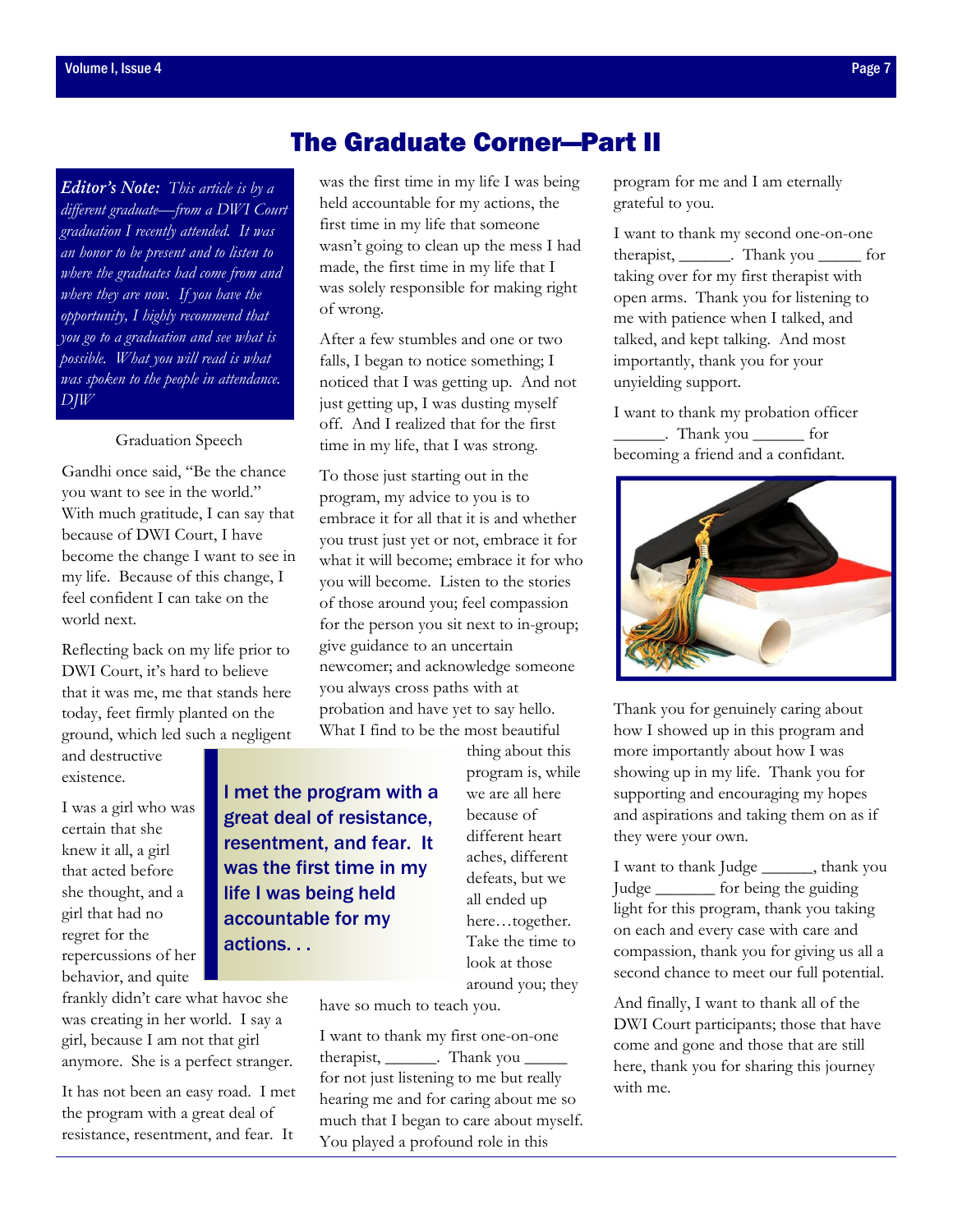## Collecting the Sample

#### *By: Paul Cary*

<span id="page-7-0"></span>The importance of witnessed collection (for urine monitoring) cannot be over-

emphasized. Put another way, urine collections that are not witnessed are of little or no assessment value because of the propensity of drug court participants not to provide a legitimate sample (denial; efforts to hide relapse). The definition of "witnessed collections" is direct line-ofsight observation - basically, staring at a participant's genitals while they produce a urine sample. Difficult? - yes!

Uncomfortable? - no doubt! Necessary? - absolutely critical. If programs don't directly observe urine collections, they should not waste their time and money on testing efforts! It's THAT important!

#### **Collection Methods**

The success of monitoring depends on a legitimate urine specimen for testing. The most likely guarantee that a valid specimen will be produced is directobservation collections. Remember, a program can employ the absolute best testing methods available, but that testing is worthless if the sample has been tampered (by the participant) prior to the testing process. Every criminal justice reference with which I am familiar DOES promote the utility of observed urine collections. A few examples are listed below:

• OJJDP - Drug Testing Guidelines and Practices for Juvenile Probation and Parole Agencies, April 1992, Page 45, Section 12-6: "Collection of the specimen should be observed by a person of the same gender as the juvenile providing the specimen."

• BJA - American Probation and Parole Association's Drug Testing Guidelines and Practices for Adult

> Probation and Parole Agencies, Pages 44- 45: "The collection personnel will directly and continuously observe urine passing from the offender into the specimen container. Any specimen not given under direct and continuous observation should be considered invalid for testing."

- OJP- Drug Testing in a Drug Court Environment: Common Issues to Address, May 2000,Page 7: "Direct observation of the sample submission is also essential."
- Drug Identification and Testing in the Juvenile Justice System - Appendix C, by Ann H. Crowe, American Probation and Parole Association, and Shay Bilchik, Administrator, Office of Juvenile Justice and Delinquency Prevention. Published by the

Because the stakes for

participants are so high if the results of sample testing are positive, avoiding detection becomes a paramount

endeavor for those participants.

Office of Justice Programs, U.S. Department of Justice in May 1998: "To avoid the possibility of specimens being adulterated or otherwise

tampered with, urination should be observed by a staff member who is the same sex as the youth. It is recommended that collection of specimens be observed to rule out any potential for adulteration,

switching of samples, or tampering with collection cups."

It seems unlikely that these and other organizations would be so adamant about observed collections if they were unnecessary. In any population where a high adulteration potential exists, urine collection should be witnessed. There are two issues that drive participants to attempt to "beat the test".

#### **Issues for Participants**

First, if you accept that substance abuse is a disease, then you have to acknowledge that denial is a huge component of the disease process. Combating denial represents a cornerstone of nearly ALL drug treatment modalities. Those who abuse drugs will allow the entire fabric of their lives to disintegrate rather than to confront their addiction - DENIAL! A positive drug test provides the "proof" of substance use and creates an environment in which denial can be confronted. In order to avoid that confrontation (extend denial) participants often utilize whatever measures are necessary (except abstinence) to elude detection.

Second, the ramifications of a positive drug test result are significant

(sanctions, imprisonment, program expulsion, etc.). This fact, in and of itself, creates a powerful stimulus for a participant to

attempt to "beat the drug test" by tampering with the sample. In order to evade the inevitable sanctions that will accompany a positive drug test, participants will use every opportunity *[\(Continued on page 9\)](#page-8-0)* 

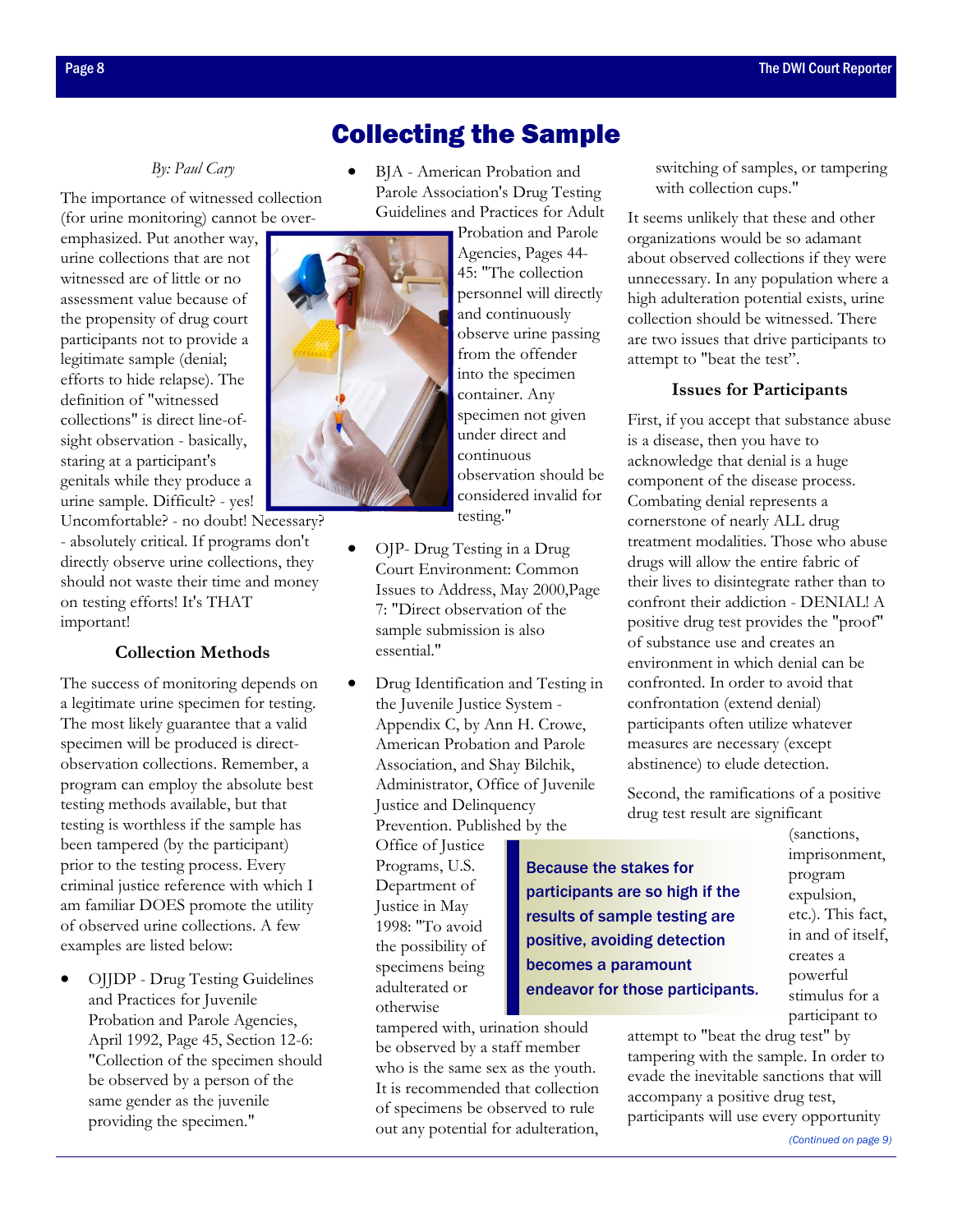## Collecting the Sample

to thwart the court's drug surveillance efforts. Given that sanctions are critical to positive therapeutic outcomes, tampered samples that fail to provide accurate data about relapse seriously compromise the recovery process. Not to mention that the failure to identify drug use

within the family milieu can result in devastating family recuperations.

#### **The Best Method**

As a result of denial and the threat of sanctions, sample tampering by participants represents a significant challenge to a court's mission and can threaten to undermine the legitimacy of court policies and procedures. The direct observation (witnessing) of urine specimen collection is the most certain method of ensuring that the sample being collected is legitimate (un-tampered)! Because the stakes for participants are so high if the results of sample testing are

positive, avoiding detection becomes a paramount endeavor for those participants. Attempts to alter the results of urine testing almost always occur just before or during specimen collection. That's why unobserved urine collections are of little or no

assessment value in determining a client's drug usage patterns -

<span id="page-8-0"></span>*[\(Continued from page 8\)](#page-7-0)* because oftentimes these samples have been tampered. In fact, it is my contention that a court program that

> The success of monitoring depends on a legitimate urine specimen for testing. The most likely guarantee that a valid specimen will be produced is directobservation collections.

(because the results of that testing DO NOT accurately

does not witness urine collections should not even bother drug testing

reflect the drug use of the population being tested)! Direct observation is THAT important!

One final comment: *Understand the disease of substance abuse*! If you do, then you will appreciate the requirement of full-frontal, direct observation of urine collections. Once participants understand that they cannot beat the system, they are much more likely to engage in the therapeutic process toward recovery.

*Paul L. Cary, M.S., is director of the Toxicology and Drug Monitoring Laboratory at University of Missouri Health Care in Columbia Missouri. For the past thirty years, Mr. Cary has been actively involved in the* 

*management of a nationally-*

*recognized toxicology laboratory (SAMHSA certified) that performs drug testing for drug courts, hospitals, mental health facilities, attorneys, coroners and medical examiners, athletic programs, and public and private employers. Mr. Cary has been a resource to drug court teams throughout the nation and overseas and serves as visiting faculty for the National Association of Drug Court Professionals, the Center for Court Innovation, the National* 

*Council of Juvenile and Family Court Judges and the National Drug Court Institute.*

## A New Addition to NCDC!

On December 16, 2008, Cliff Jacobs started working at the National Center for DWI Courts (NCDC), a professional services division of NADCP. Cliff comes from Loudon County Sheriff's Office, working in the Court Services and Corrections Division. Before that he worked for the American Historical Association (AHA), a non-profit association located in Washington D.C. While at the Sherriff's department, he had the chance to see the criminal justice

system working in a traditional way.

At the NCDC, Cliff will be the DWI Court Training Coordinator, responsible for organizing the NHTSA/NCDC DWI Court training programs. These programs provide the necessary tools for

established drug courts and traditional courts to become DWI Courts. In addition, Cliff will supervise providing Technical Assistance (TA) for established DWI Courts. TA provides those courts with assistance to ensure they are working at their best. (For more information on TAs, see the article on page 2, "Time to Check the Engine?")

When asked what Cliff hoped to achieve while at NCDC, he stated: "As the Training Coordinator for NCDC, I would like to see an expansion of DWI courts within the judicial system that would allow repeat offenders to participate in "constructive" rehabilitation, and become productive members of society and serve as mentors for those that enter into the system. I believe DWI courts serve a greater purpose than just sentencing a repeat offender, and the benefits are far greater than incarceration."

**Welcome aboard Cliff!** 

Cliff Jacobs